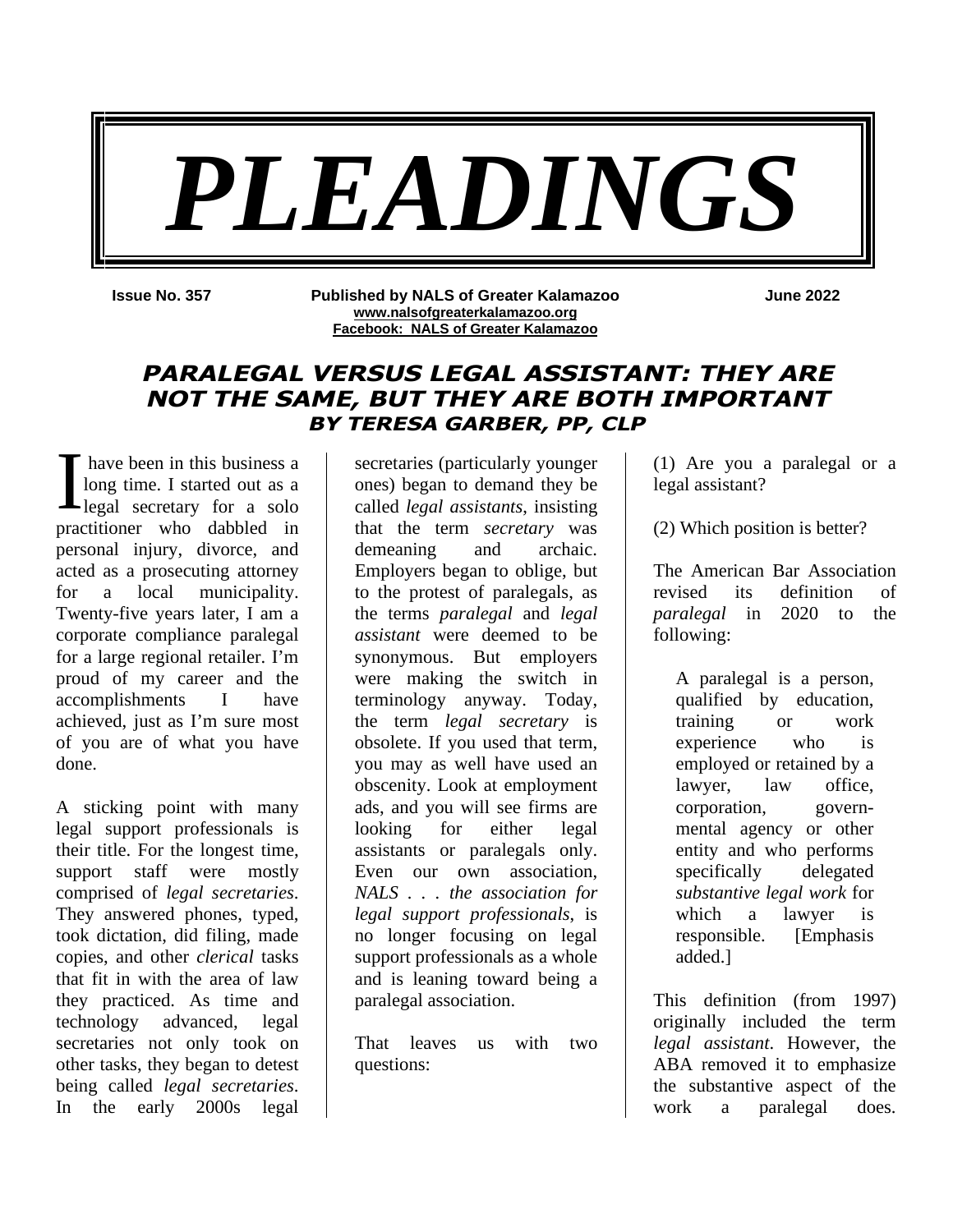Substantive law is the law that describes, defines, regulates, and creates legal rights and obligations. For example, a law regarding easements is substantive law. In other words, paralegals have an understanding of the law in which they practice, along with the procedures to enforce those laws.

Legal assistants with years of experience (and worth their salt) will be the first to say that they, too, know the substantive and procedural aspects of the job and should be considered a paralegal. First, the difference is one of technicality really. In the ABA's definition, to be a paralegal, you must be hired as one. In other words, that is what your title must be with your employer. Also, the ABA and many professional associations take it one step further. In their definitions of *paralegal*, not only must a paralegal be hired as a paralegal and perform work of a substantive nature, but it must be work for which a lawyer is responsible or that would *normally be performed by a lawyer* (except for representing a client in court or at a deposition, giving legal advice, or setting fees).

Legal assistants today do much more than legal secretaries just over thirty years ago. Legal assistants are more educated in the area of law they work in, and so can help with preparing required forms and documents, work on specialized computer assignments, file documents with courts and agencies, and calendar deadlines. And with smaller firms, they can manage the day-to-day operations of the

office. However, they, as per the ABA, are *not* paralegals. What is worrisome is many of the employment ads out there claiming to look for paralegals but actually listing duties and pay of a legal assistant. Should paralegals beware, or are legal assistants being taken advantage of?

Is being a legal assistant a bad thing? No way! Legal assistants are a tremendous asset to the law office. If done correctly, a lawyer, paralegal, and legal assistant can make a well-oiled machine. The lawyer can be in court or at depositions or important meetings, while the paralegal can be summarizing medical records or drafting briefs or researching a point of law, all while the legal assistant can be filing court documents or managing the physical file or working with the paralegal on managing document productions. Everyone has an important role with tasks that are critical to the client's file. For anyone to look at someone as "just" a legal assistant does not have the proper perspective. I loved being a legal secretary and a legal assistant, and I am proud to be a paralegal. I am grateful for the legal assistants I work with at my current job because they have been a tremendous help (especially since I do not know where anything is in our office).

So, to answer the questions posed above:

(1) After reading the ABA's revised definition and learning you are a legal assistant, BE PROUD! If you are a paralegal, BE PROUD!

(2) There is no one occupation better than the other. Each is just as necessary to the effective running of a law office. Just be the best legal assistant or paralegal that you can be!



Resources:

• American Bar Association, "Current ABA Definition of Paralegal," found at https://www.americanbar.org/groups/p aralegals/professioninformation/current\_aba\_definition\_of

\_legal\_assistant\_paralegal/

• Miller, Roger and Mary Meinzinger, Paralegal Today (7th ed.)

• American Association for Paralegal Education, Position Statements, found at https://www.aafpe.org/index.php?opti on=com\_content&view=article&id=5 6:position-statements&catid=20:sitecontent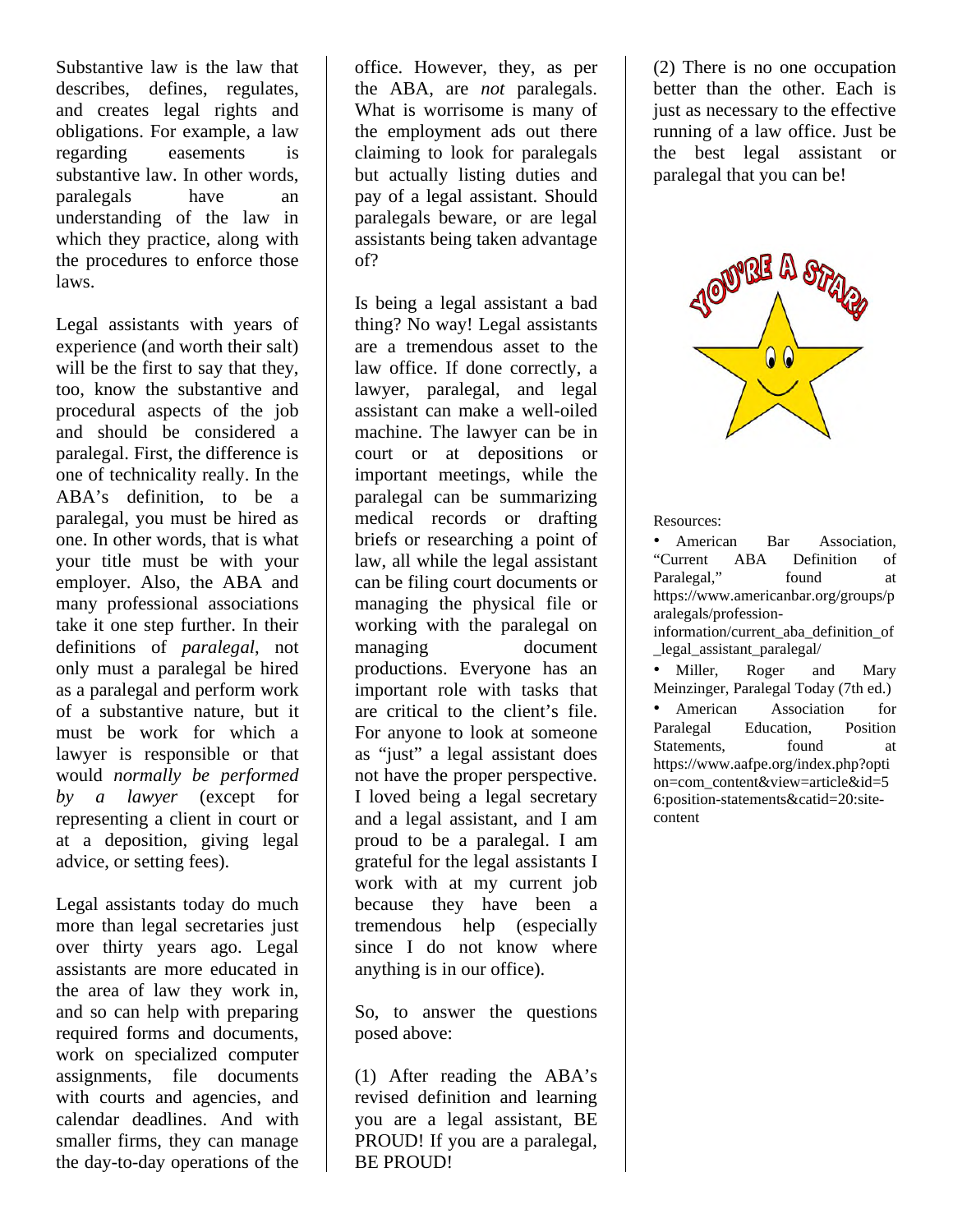# **NALS OF GREATER KALAMAZOO** SUMMER MIXER

Join us for a fun night of drinks and snacks, open to all legal support staff in Kalamazoo and surrounding areas.



**At Woznicki Law** 1918 W. Milham Ave Portage, MI 49024

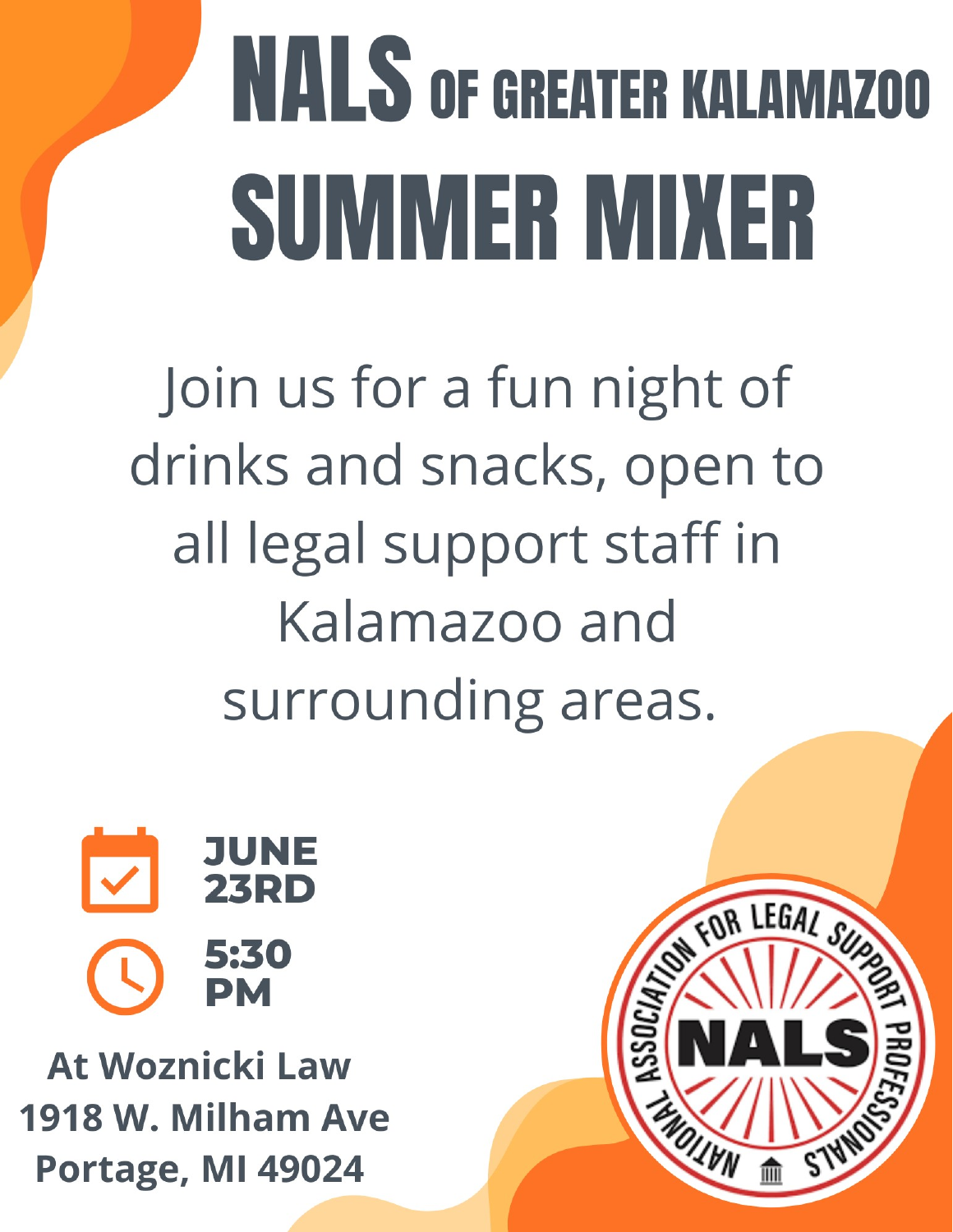Greetings from your NALS of Greater Kalamazoo Wellness Committee. NALS would like to challenge you to be WELL during the month of June. There are five main aspects of personal health: physical, emotional, social, intellectual, and spiritual. In order to be considered "WELL," it is imperative for none of these areas to be neglected.

Here are 20 ways to improve your mental and physical wellness this month:



We challenge YOU to choose one or more of these as your focus in June! At the end of the month, simply email Tami Carl, CLP with a couple lines telling us what you did to improve your wellness in June. We will put the names of those who respond into a drawing and one lucky winner will receive a wellness gift from our chapter. But, more importantly, do this for yourself!

\*If you need to speak with someone now, please call Tami Carl, CLP (269.501.9063) or contact any chapter officer.

Be safe and be well.

Sincerely,

#### YOUR NALS OF GREATER KALAMAZOO WELLNESS COMMITTEE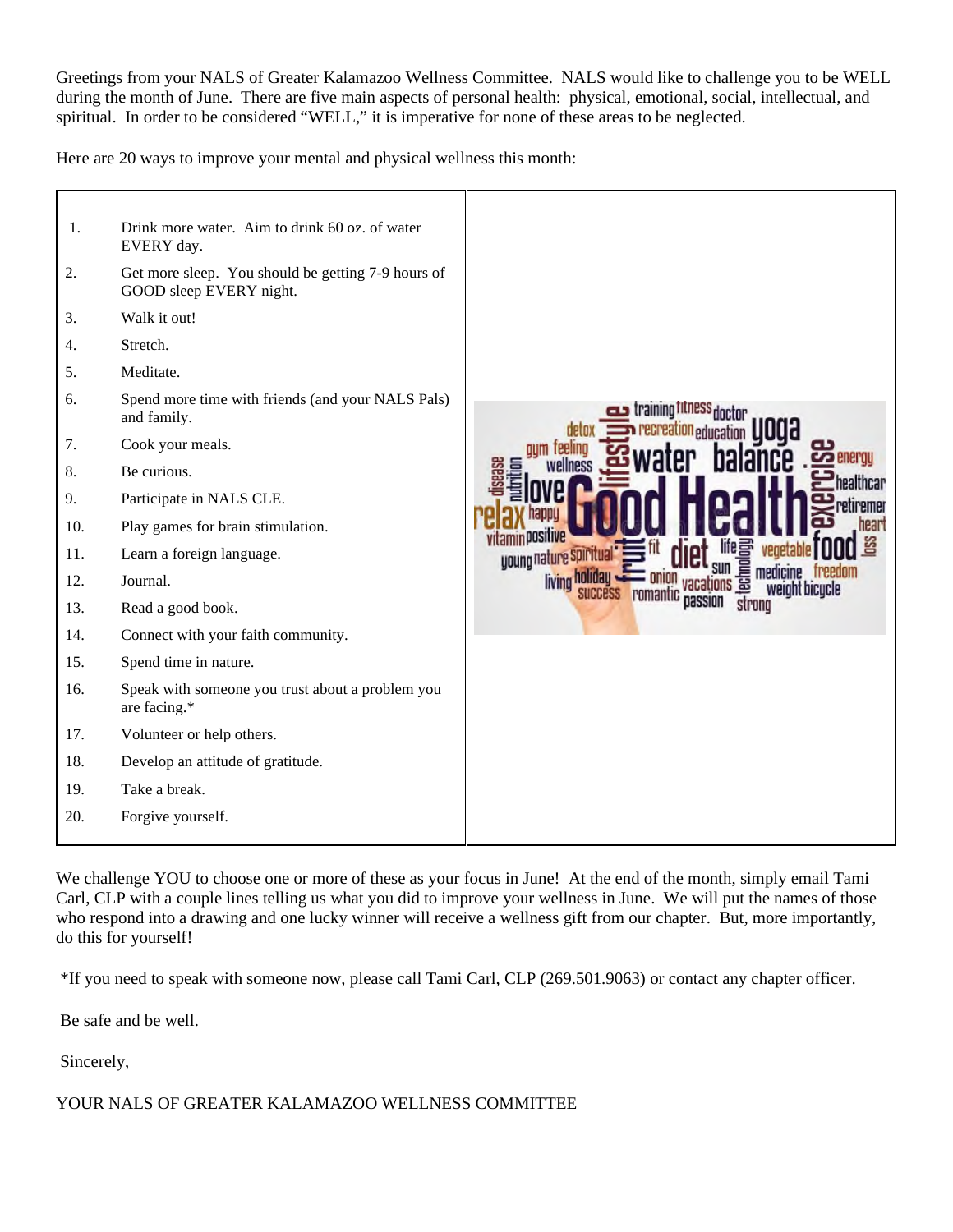#### **2022-2023 Chapter Committees (some committees are required by our bylaws; some will be special committees appointed at the request of the President)**

| <b>COMMITTEE</b>                                                                                                                                                                                                                                                                                                                                                                                           | <b>VOLUNTEERS</b>                                    |
|------------------------------------------------------------------------------------------------------------------------------------------------------------------------------------------------------------------------------------------------------------------------------------------------------------------------------------------------------------------------------------------------------------|------------------------------------------------------|
| Audit: Three volunteers are needed to review and conduct an<br>audit of the chapter's financial records for FY 2022-2023. This<br>usually takes place after work one evening during the month of<br>June. It will require approximately 2-3 hours of your time and<br>pizza is provided!                                                                                                                   | <b>Sarah Rustenholtz</b><br><b>Jennifer Robinson</b> |
| <b>Certification/Education:</b> This committee provides members<br>with information about the NALS ALP, PLS/CLP, and PP<br>exams, and assists with coordinating a study program for those<br>preparing to take the exams.                                                                                                                                                                                  |                                                      |
| <b>Education/Programs:</b> This committee assists with planning<br>and coordinating educational opportunities for our chapter<br>with a view toward assisting members to become better legal<br>professionals. This committee will also provide information to<br>regard to other NALS<br>members with<br>educational<br>opportunities. The chair prints the educational certificates for<br>the meetings. |                                                      |
| This committee shall be responsible for<br><b>Employment:</b><br>compiling and maintaining a list of legal professionals looking<br>for work and a list of law firms looking for employees, and<br>distributing such information as requested.                                                                                                                                                             | <b>Sarah Rustenholtz</b>                             |
| This committee shall maintain a record of the<br><b>History:</b><br>meetings and events of the chapter and make the most recent<br>photo album and/or scrapbook available at each meeting.                                                                                                                                                                                                                 |                                                      |
| Holiday Charity: This committee assists in selecting a holiday<br>charity and helps coordinate the activity.                                                                                                                                                                                                                                                                                               | <b>Jennifer Robinson</b>                             |
| Member of the Year: This committee shall prepare and<br>publish a Member of the Year nomination form in the<br>Pleadings each year, and meet to select the most qualified<br>candidate for the chapter's award from among the candidates.<br>The chair of this committee shall present the award to the most<br>qualified candidate at a monthly meeting to be designated by<br>the committee.             | Tami Carl, CLP<br>Tonya Mashue, PP, PLS              |
| Membership Committee.<br>Welcomes new members to<br>meetings; sends out new member packets to interested<br>individuals; presents certificates and pins to new members, and<br>more.                                                                                                                                                                                                                       | <b>Sarah Rustenholtz</b>                             |
| <b>New Member Orientation.</b> Follow up with new members with<br>regard to their expectations, ask for feedback, and reconfirm<br>what they are looking for from NALS. Write a new member<br>column for the Newsletter.                                                                                                                                                                                   | <b>Sarah Rustenholtz</b>                             |
| <b>Newsletter:</b> This committee shall be responsible for compiling<br>and editing information for the Pleadings each month.                                                                                                                                                                                                                                                                              | <b>Nancy Thomas, PLS</b>                             |
| Nominations: Three volunteers are needed for this committee.<br>This committee shall be responsible for seeking and accepting<br>qualified nominations for elective offices in the spring of 2022<br>and presenting its report and slate of officers for vote in March<br>of 2023.                                                                                                                         |                                                      |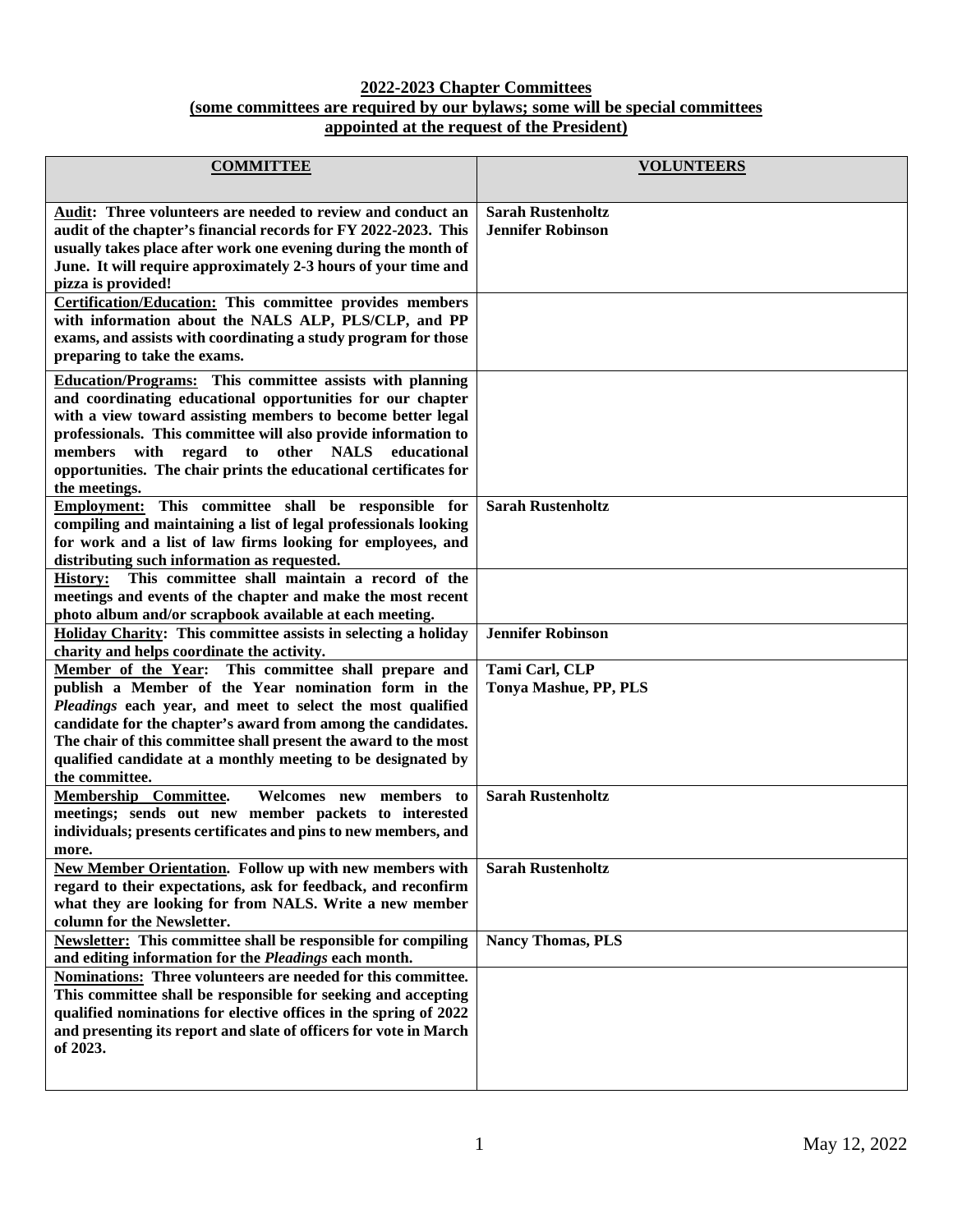| <b>Programs and Speakers:</b><br>This committee shall plan the         |                                               |
|------------------------------------------------------------------------|-----------------------------------------------|
| monthly programs and secure speakers for the FY 2022-2023              |                                               |
| general membership meetings.                                           |                                               |
| <b>Public Relations/Marketing:</b><br>This committee shall be          |                                               |
| responsible for public relations and marketing as shall be             |                                               |
| deemed necessary and/or as requested by the Board of                   |                                               |
| Directors.                                                             |                                               |
| <b>Reservations:</b> This committee shall be responsible for selecting | Cathy A. Zackery, CLP                         |
| the location of the general membership meetings, collecting the        |                                               |
| reservations for those meetings, and preparing the                     |                                               |
| reservations/notice forms for advertisement in the Pleadings           |                                               |
| each month, notifying the members of the place and time of the         |                                               |
| meetings.                                                              |                                               |
| Scholarship:<br>This committee shall be responsible for                | <b>Jennifer Robinson</b>                      |
| contacting the various colleges and high schools regarding             | <b>Sarah Rustenholtz</b>                      |
| applications for the Jo Spaulding Memorial Scholarship. They           |                                               |
| shall also meet to select the winner of the scholarship and            |                                               |
| present the scholarship(s) to the winner(s) at the general             |                                               |
| membership meeting, usually held in June.                              |                                               |
| <b>Summer</b> Outing/Social:<br>This committee shall plan the          | Tami Carl, CLP                                |
| chapter's summer outing and other social activities. In the past       | Tonya Mashue, PP, PLS                         |
| we have attended the Barn Theatre as a group, we held wine             |                                               |
| and cheese tasting events, and more. All ideas are good ideas.         |                                               |
| Ways and Means: This committee shall be responsible for                | (i) Cathy A. Zackery, CLP                     |
| fundraising for the chapter. In FY 2022-2023, there were a             | (ii) Nancy Thomas, PLS/ Cathy A. Zackery, CLP |
| variety of different fundraisers, including: (i) update attorney       | (iii) Nancy Thomas, PLS                       |
| directory (ii) Koeze nut sales, (iii) monthly meeting raffles,         |                                               |
| Other ideas are open for consideration.                                |                                               |
| This committee maintains and<br>Website and Technology.                | <b>Cathy Zackery, CLP</b>                     |
| updates the chapter's website and Facebook account as needed.          |                                               |
| Welcome Committee. Greets and welcomes members at all                  | <b>Sarah Rustenholtz</b>                      |
| meetings and NALS functions and helps make members feel                |                                               |
| welcome. Comes up with ideas to keep members engaged.                  |                                               |
|                                                                        |                                               |
| <b>Service Projects/Community Giveback.</b>                            | Tami Carl, CLP                                |
| This committee shall be responsible for organizing two hands           | <b>Tonya Mashue, PP, PLS</b>                  |
| on activities/opportunities a year.                                    |                                               |
| <b>Court Observance Day.</b>                                           |                                               |
|                                                                        |                                               |
| <b>Mentor Program:</b>                                                 | <b>Cathy Zackery, CLP</b>                     |
| Mentor a new NALS member. Must be a NALS Member in                     | <b>Sarah Rustenholtz</b>                      |
| good standing, actively participates and supports NALS of              |                                               |
| Greater Kalamazoo, and willing to commit to the mentor                 |                                               |
| program.                                                               |                                               |

Note: all officers and committee chairs are part of the Executive Committee and are invited to attend all Board Meetings.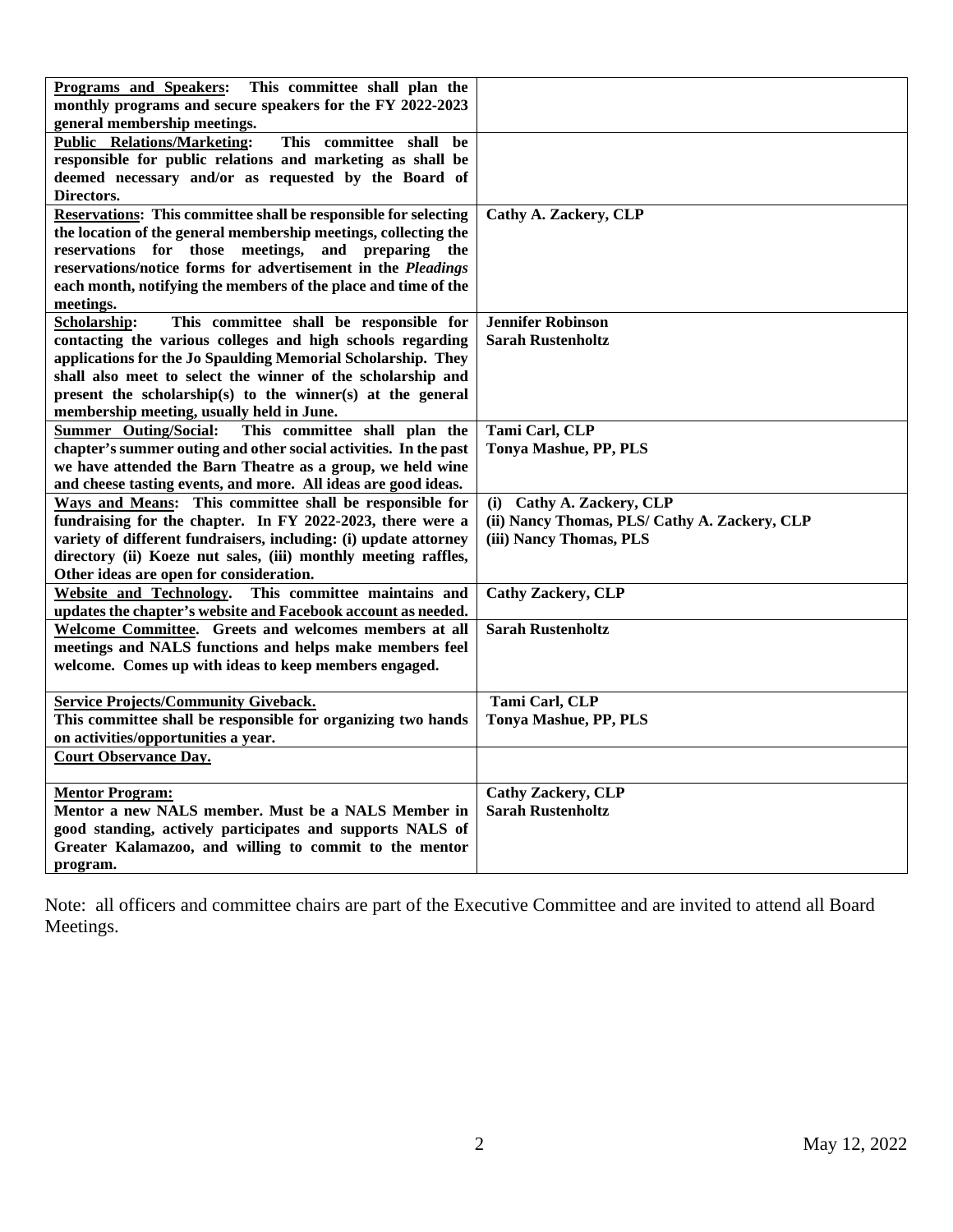# **BEST OFFER OF THE YEAR NALS Attorney Directory**